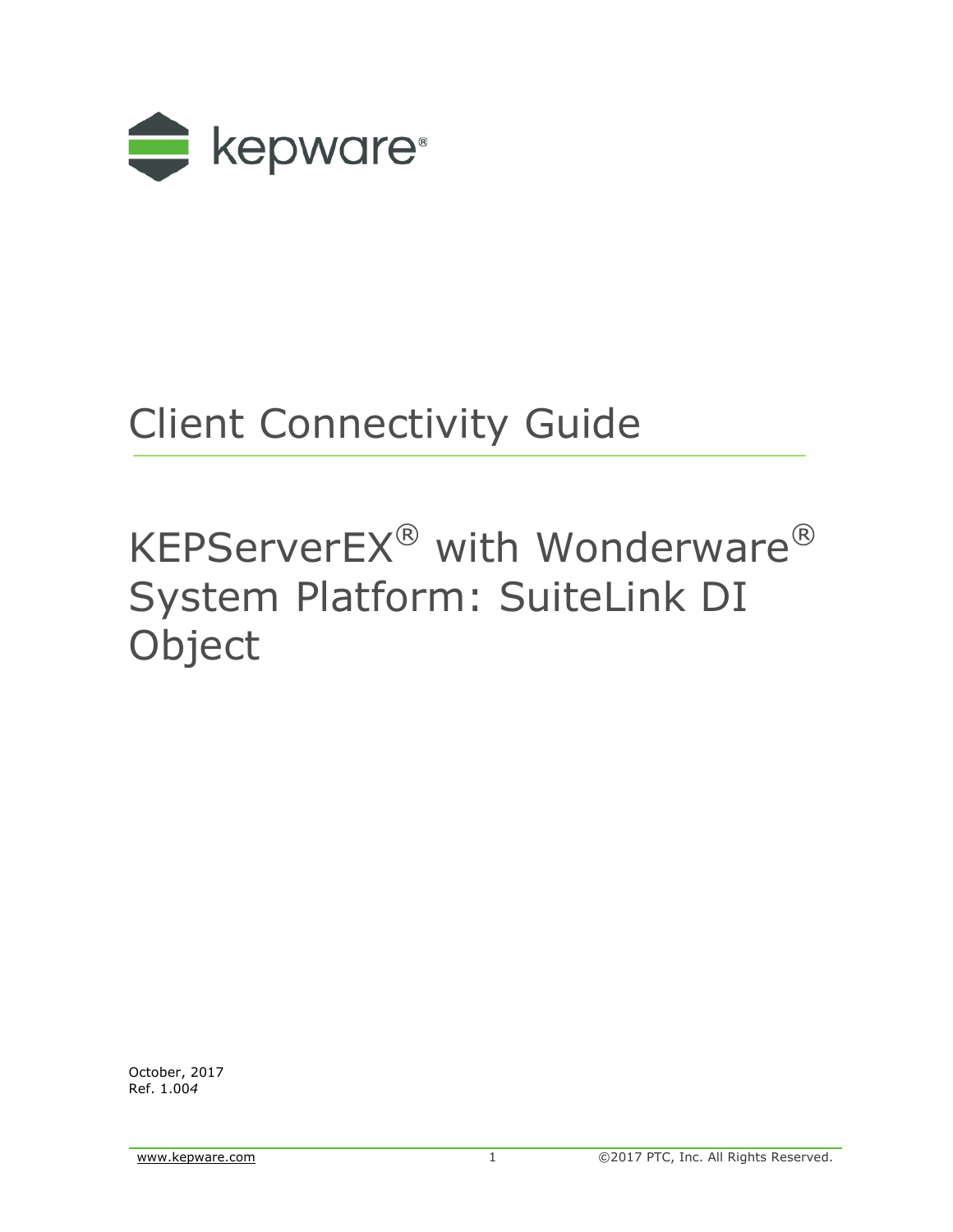## Table of Contents

| 1. |     |                                                               |  |  |  |  |  |  |  |  |
|----|-----|---------------------------------------------------------------|--|--|--|--|--|--|--|--|
|    | 1.1 |                                                               |  |  |  |  |  |  |  |  |
|    | 1.2 |                                                               |  |  |  |  |  |  |  |  |
| 2. |     | Preparing KEPServerEX for a FastDDE / SuiteLink Connection  2 |  |  |  |  |  |  |  |  |
|    | 2.1 |                                                               |  |  |  |  |  |  |  |  |
|    | 2.2 |                                                               |  |  |  |  |  |  |  |  |
| 3. |     |                                                               |  |  |  |  |  |  |  |  |
|    | 3.1 |                                                               |  |  |  |  |  |  |  |  |
|    | 3.2 |                                                               |  |  |  |  |  |  |  |  |
|    | 3.3 |                                                               |  |  |  |  |  |  |  |  |
|    | 3.4 |                                                               |  |  |  |  |  |  |  |  |
|    | 3.5 |                                                               |  |  |  |  |  |  |  |  |
|    | 3.6 |                                                               |  |  |  |  |  |  |  |  |
|    | 3.7 |                                                               |  |  |  |  |  |  |  |  |
| 4. |     |                                                               |  |  |  |  |  |  |  |  |
| 5. |     |                                                               |  |  |  |  |  |  |  |  |
| 6. |     |                                                               |  |  |  |  |  |  |  |  |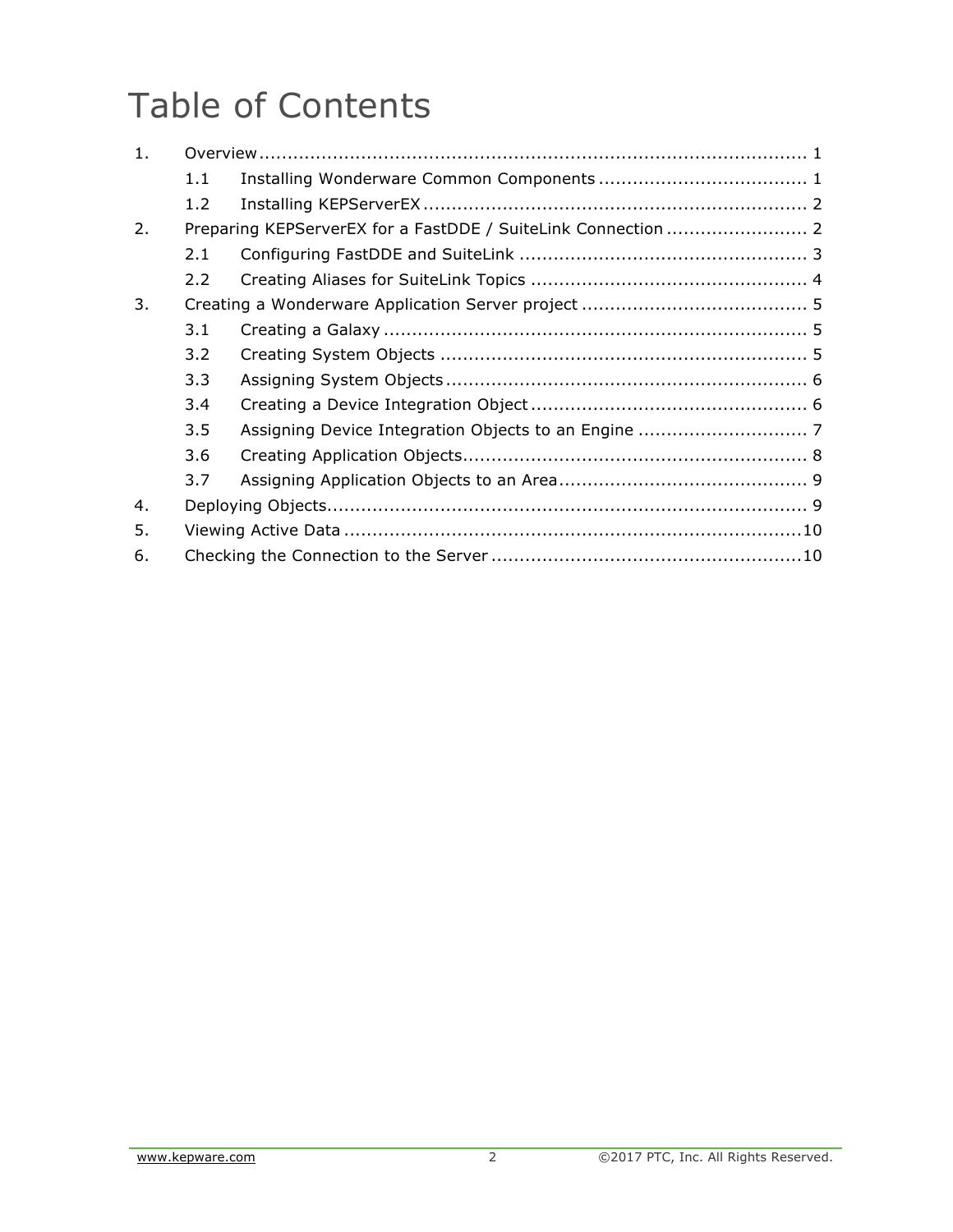## **1.Overview**

This guide demonstrates how to establish a connection between the KEPServerEX® data server and Wonderware® System Platform using the SuiteLink DI Object, through SuiteLink protocol.

**Note:** For this tutorial, InTouch version 2014R2SP1 and KEPServerEX version 6.3 are installed locally (on the same PC).

Wonderware InTouch is able to act as a SuiteLink client to get data from a SuiteLink Server. SuiteLink protocol was developed by Wonderware and uses a TCP/IP based communication protocol. SuiteLink places a timestamp and quality indicator on all data values delivered to VTQ-aware peers, such as KEPServerEX.

KEPServerEX can be configured as a SuiteLink server, and provide data to one or more SuiteLink Clients.

#### 1.1Installing Wonderware Common Components

The Wonderware Common Components must be installed on the same computer as KEPServerEX. Wonderware Common Components are automatically installed with any Wonderware software product, so these instructions are only applicable if Wonderware software is not installed.

If you plan to use Kepware products on the same PC as Wonderware products, please install Wonderware products first. If you plan to use KEPServerEX on a PC without Wonderware software to serve data to a remote PC that runs Wonderware, then install Wonderware Common Components on the PC with KEPServerEX. The instructions are as follows:

- 1. Open the **Wonderware Device Integration** installation DVD.
- 2. Locate and double-click "setup.exe" file under *DIFolders\WW\SuiteLink\2.0 SP3\SuiteLink\* to run the installation program.
- 3. To confirm installation, verify the Common Components are installed under *<Root Drive>\Program Files (x86)\Common Files\ArchestrA*.
- **Note:** If KEPServerEX and Wonderware InTouch will run in different computers, . please, make sure **SuiteLink port 5413** is open to enable communication.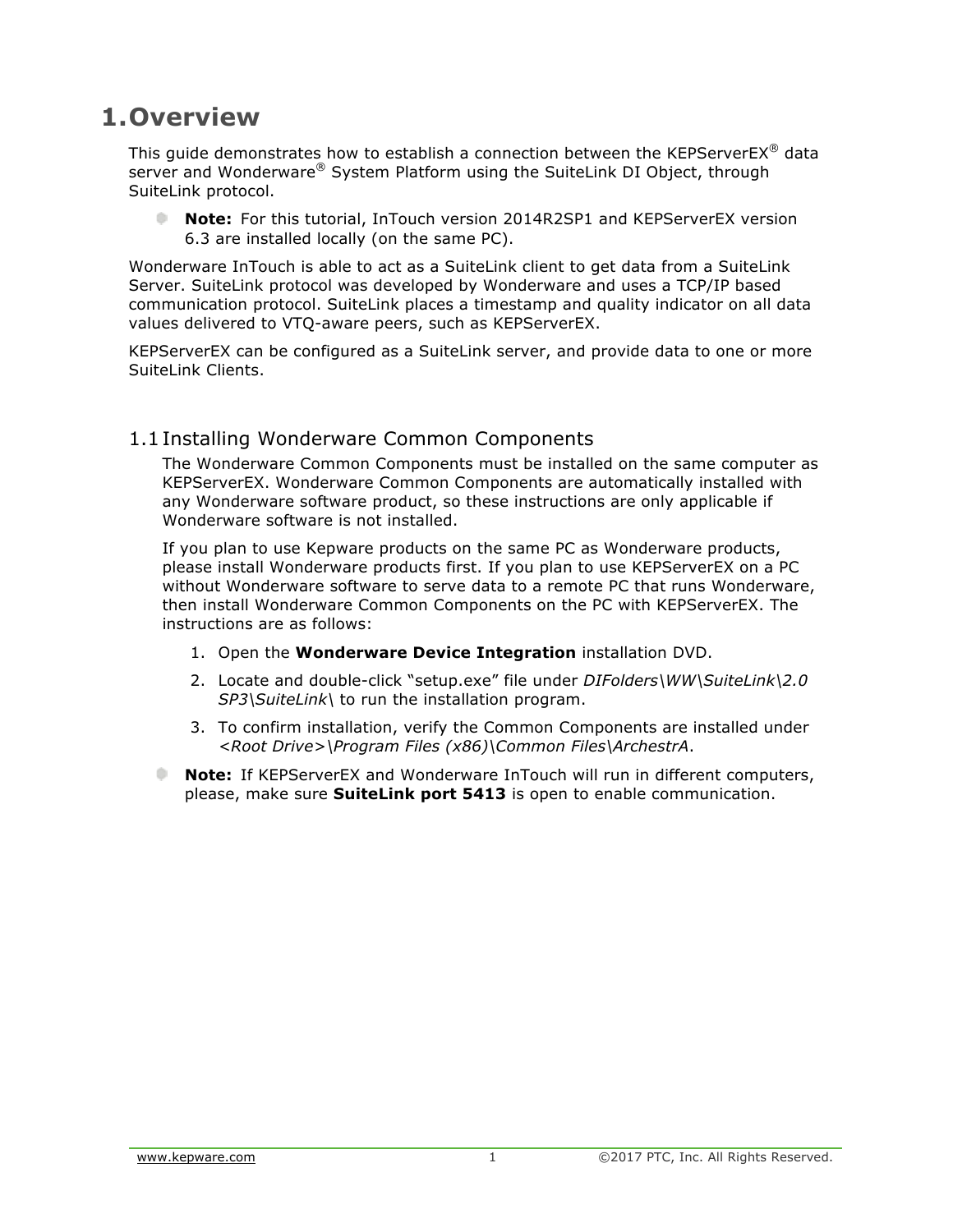## 1.2Installing KEPServerEX

- 1. Double-click the KEPServerEX icon.
- 2. Select **Run** or **Open** to start the install. If there is an active content warning, click "Yes" to continue.
- 3. In the installation welcome screen, click **Next**.
- 4. In End-User License Agreement, click **I accept the terms in the License Agreement**, then click **Next**.
- 5. Continue through the installation, changing the settings for your environment as needed.
- 6. In the Vertical Suite Selection, choose your vertical, Typical, or Custom options.
- 7. In Select Features, expand the tree to view and select the drivers to install.
- 8. Under Communications Server, expand **Native Client Interfaces**.
- 9. Open the **Wonderware SuiteLink and FastDDE** drop-down menu and select **Will be installed on local hard drive**. Click **Next**.
- 10.Click **Install** to start the installation.



## **2. Preparing KEPServerEX for a FastDDE / SuiteLink Connection**

Wonderware provides connectivity to third-party servers like KEPServerEX through FastDDE and SuiteLink. To create FastDDE and SuiteLink connections to KEPServerEX, follow and complete the instructions below before continuing with the tutorial:

- Configure the KEPServerEX application. Select the appropriate driver and settings or run the **Simulation Driver Demo** included with KEPServerEX. The Simulation Driver Demo project is used for all examples in this tutorial.
- Start KEPServerEX and load the Simulation Driver Demo project. Once the server project is loaded, open the Runtime menu on the main menu bar, and verify that the server project is connected.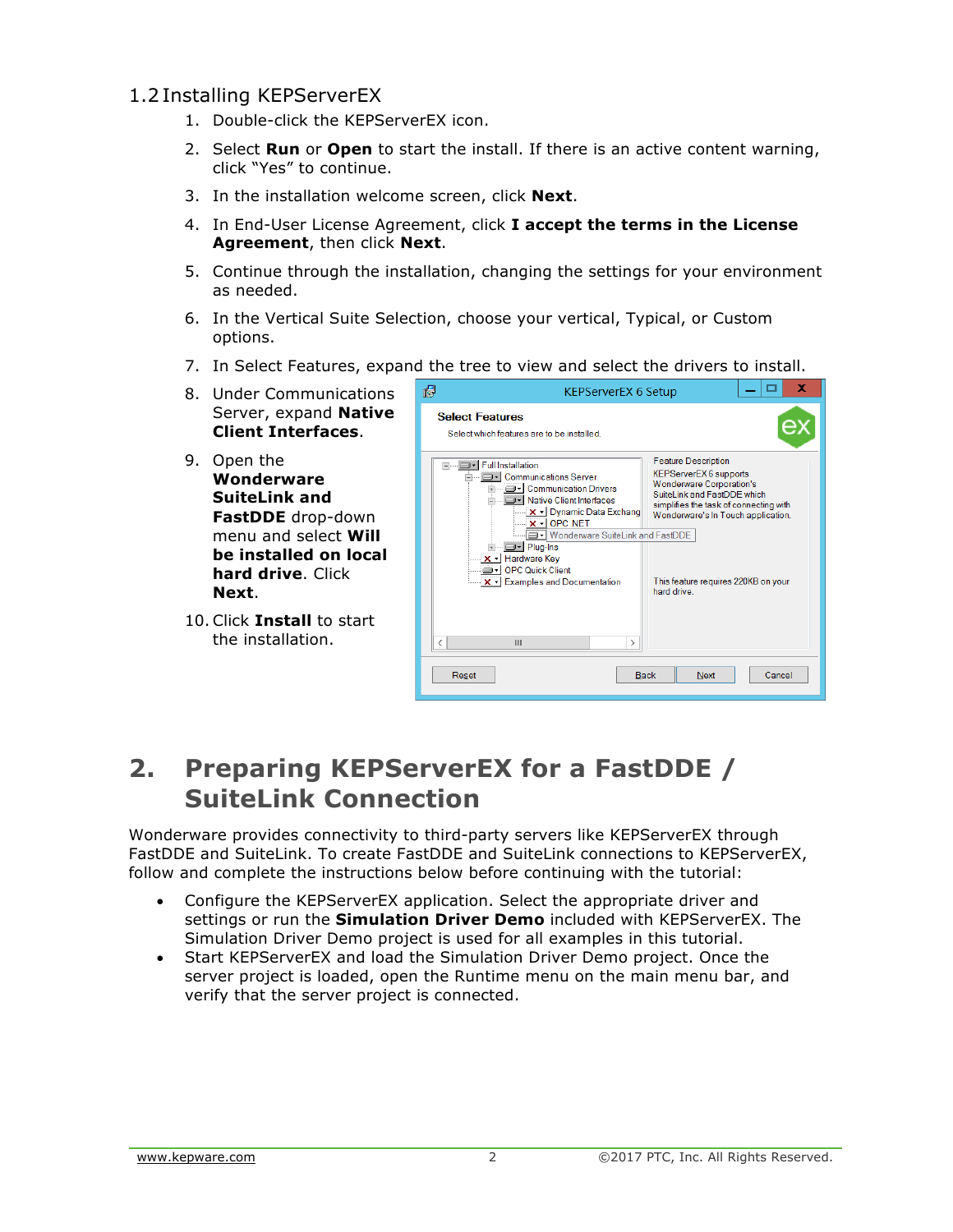- 2.1 Configuring FastDDE and SuiteLink
	- 1. In the KEPServerEX User Interface, right-click **Project** and select **Properties**.
	- 2. Select the **FastDDE/SuiteLink** tab.

**Important:** If the FastDDE/SuiteLink tab is not available, install the Wonderware Common Components on the same machine as KEPServerEX. The SuiteLink connections to the server cannot function without the components.

- 3. Verify that **Enable FastDDE/SuiteLink connections to the server** is checked.
- **Tip**: The Application Name can be changed, but this example uses the default "server\_runtime" name.
- **Note:** KEPServerEX Version 4 used the application name "servermain," which should not affect InTouch applications when upgrading KEPServerEX.

| 4. In Timing,        | x<br>ex<br><b>Property Editor</b> |                                      |                         |  |  |  |  |
|----------------------|-----------------------------------|--------------------------------------|-------------------------|--|--|--|--|
| change the           | <b>Property Groups</b>            | $=$<br>General                       |                         |  |  |  |  |
| client update        | General                           | Enable FastDDE/SuiteLink connections | Yes                     |  |  |  |  |
| rate if              | OPC DA                            | <b>Application name</b>              | server_runtime          |  |  |  |  |
|                      | <b>OPC UA</b>                     | <b>Timing</b>                        |                         |  |  |  |  |
| desired. The         | FastDDE/SuiteLink                 | Client update interval (ms)          | 100                     |  |  |  |  |
| default              | <b>OPCAE</b>                      |                                      |                         |  |  |  |  |
| setting is           | ThingWorx                         |                                      |                         |  |  |  |  |
|                      |                                   |                                      |                         |  |  |  |  |
| 100                  |                                   |                                      |                         |  |  |  |  |
| milliseconds,        |                                   |                                      |                         |  |  |  |  |
| and can be           |                                   |                                      |                         |  |  |  |  |
|                      |                                   |                                      |                         |  |  |  |  |
| changed at           |                                   |                                      |                         |  |  |  |  |
| any time.            |                                   |                                      |                         |  |  |  |  |
|                      |                                   |                                      |                         |  |  |  |  |
| 5. Click <b>OK</b> . |                                   |                                      |                         |  |  |  |  |
|                      |                                   | OK<br><b>Defaults</b>                | Help<br>Cancel<br>Apply |  |  |  |  |

To confirm that any SuiteLink client will be able to access KEPServerEX, run the following command in a MS-DOS window from the PC where Wonderware InTouch will run:



Û. **Note:** If KEPServerEX is running on a different machine, substitute "localhost" by the name or IP address of the machine running KEPServerEX. If the connection is not successful, confirm that port 5413 is open on both machines.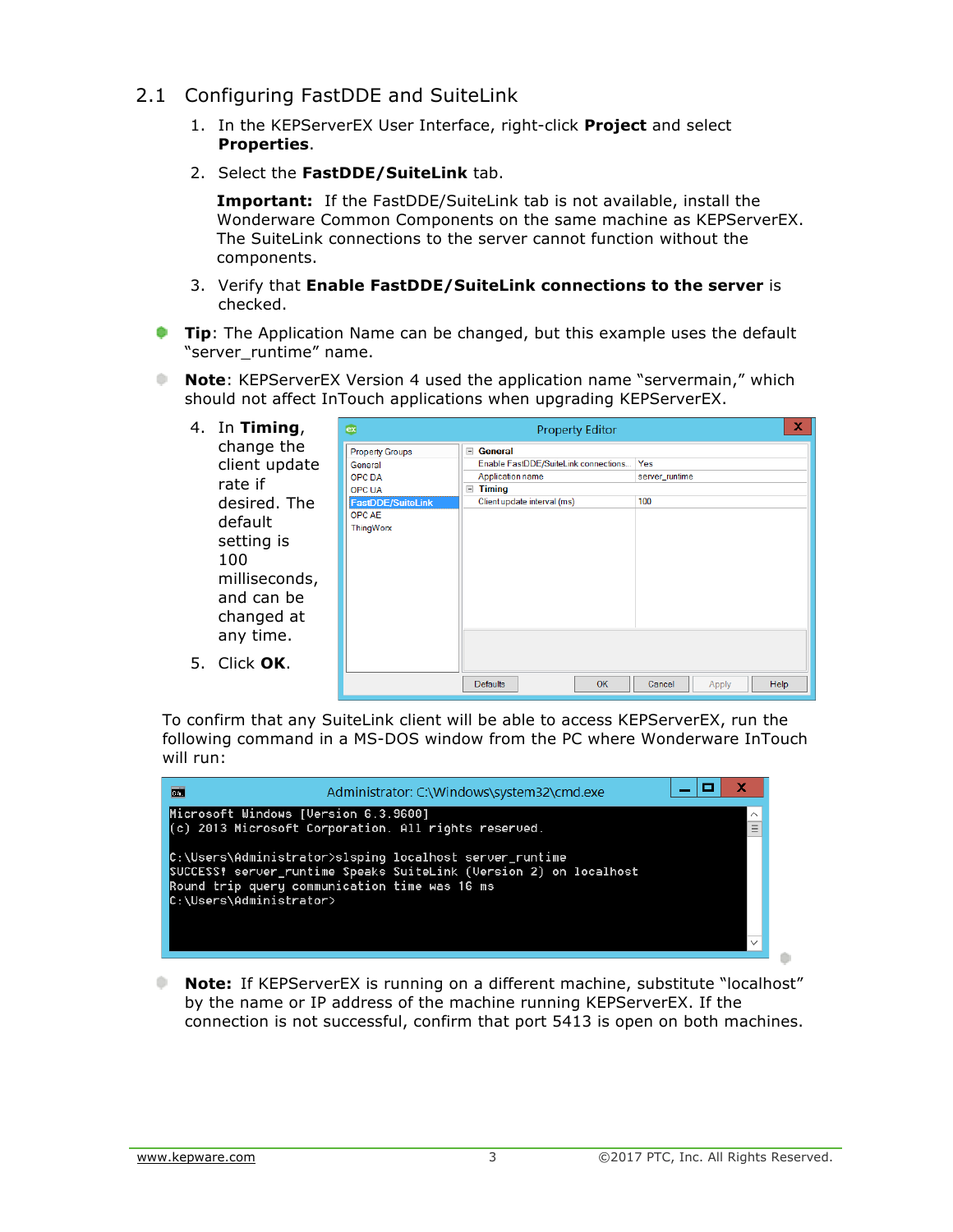## 2.2 Creating Aliases for SuiteLink Topics

SuiteLink connections consist of three components: an application name, a topic, and an item. When connecting to KEPServerEX via SuiteLink, the application name can be configured in the server under Project properties. For this tutorial we used the default string: "server\_runtime". The topic component can be specified by using server's Alias Map feature. The Alias Map has been designed to simplify the use of server data in DDE and SuiteLink client applications.

**For more information on topic references, refer to the "How Do I..." section in the** *KEPServerEX Help file.* 

To create an alias, follow the instructions below.

- 1. Open KEPServerEX and click **Aliases**.
- 2. Right-click **Aliases** and select **New Alias**
- 3. Map the string "Demo" to "Simulation Examples.Functions".
- **Tip:** To find the correct string to map to, click ... next to "map to" field.
	- 4. Click **Close**.

| x<br>ex<br>KEPServerEX 6 Configuration [Connected to Runtime]                                        |                  |                                |                          |  |  |  |  |  |  |  |
|------------------------------------------------------------------------------------------------------|------------------|--------------------------------|--------------------------|--|--|--|--|--|--|--|
| File Edit View Tools Runtime Help<br>りるも出り<br>$rac{}{0}{1}$<br>BHD <sup>2</sup>                      |                  |                                |                          |  |  |  |  |  |  |  |
| □ <mark>●</mark> Project                                                                             | Alias Name<br>75 | Mapped To                      | Scan Rate                |  |  |  |  |  |  |  |
| 白 (副 Connectivity                                                                                    | ↔ Alias1         | Channel 1. Device 1            | 0                        |  |  |  |  |  |  |  |
| 由 % Channel 1<br>由载 Data Type Examples<br>白·器 Simulation Examples<br><b>Functions</b><br>్లీ Aliases | ↔ Demo           | Simulation Examples. Functions | 0                        |  |  |  |  |  |  |  |
| Time<br>Date                                                                                         | Source<br>Event  |                                |                          |  |  |  |  |  |  |  |
|                                                                                                      |                  |                                |                          |  |  |  |  |  |  |  |
| Ready                                                                                                |                  | Default User Clients: 0        | Active tags: 0 of 0<br>A |  |  |  |  |  |  |  |

#### **Notes:**

- The aliased strings referenced above come from the server project "Simulation Driver Demo."
- To change an existing alias, right-click the alias and select **Properties**.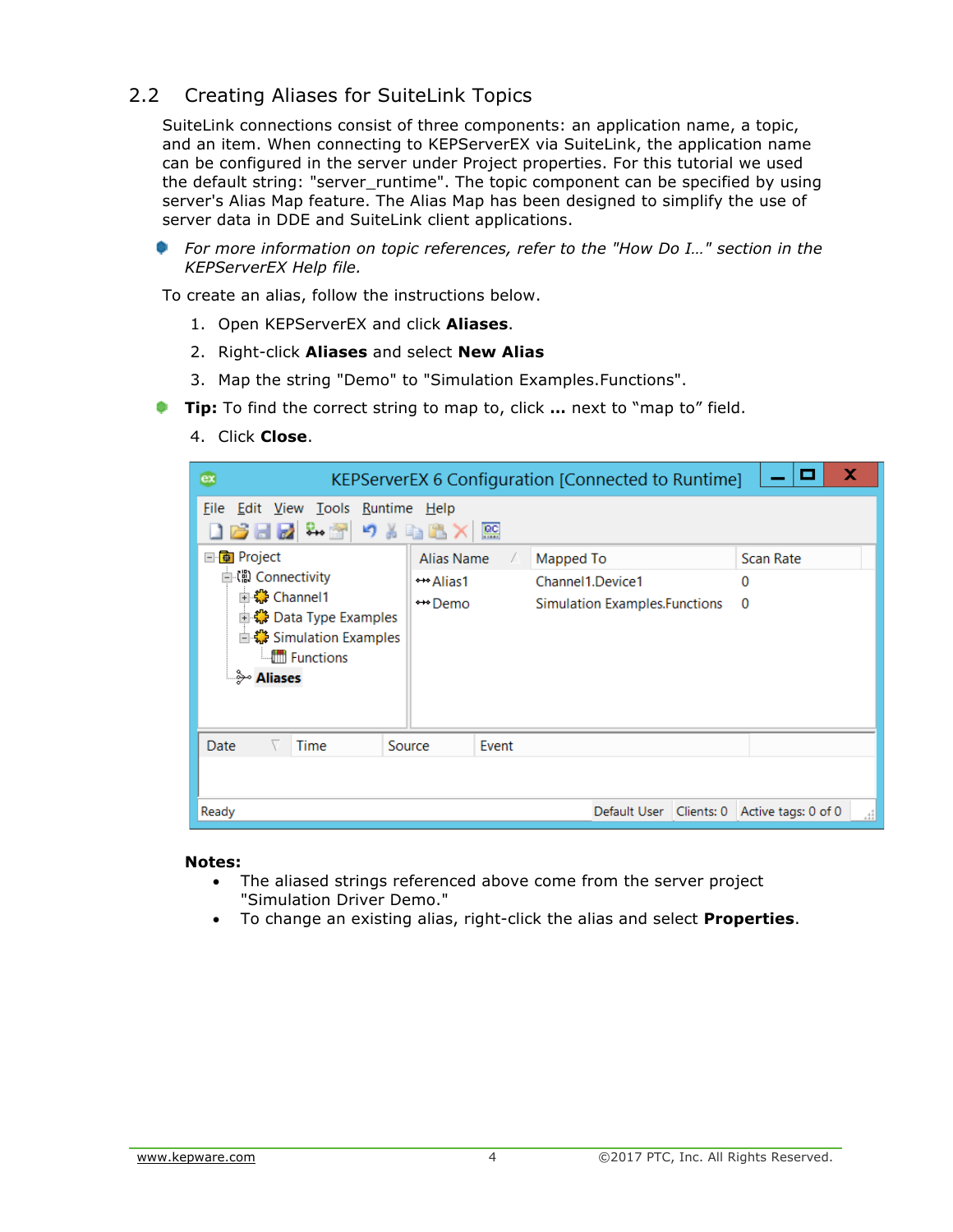## **3.Creating a Wonderware Application Server project**

Before creating Device Integration (DI) Objects of interest, the system platform must be configured. This requires creating a Galaxy, WinPlatform, AppEngine, and Area.

A Wonderware System Platform project using DDESuiteLink DI Object acts as the SuiteLink client to KEPServerEX.

- 3.1 Creating a Galaxy
	- 1. To start, click **Start** | **Programs** | **Wonderware** | **ArchestrA IDE**.
	- 2. In Connect to Galaxy, click **New Galaxy…**
	- 3. Enter the galaxy name.
	- 4. For Galaxy Type, select Base Application Server.cab so that the new Galaxy has all the System Objects used in next steps
	- 5. Click **Create**.

|                               | <b>New Galaxy</b>             |                          |
|-------------------------------|-------------------------------|--------------------------|
| GR node name:<br>Galaxy name: | KEPWW01<br>KEP_Demo_SuiteLink | $\checkmark$<br>$\cdots$ |
| Galaxy type:                  | Base_Application_Server.cab   | $\checkmark$             |
|                               | Create                        | Cancel                   |

## 3.2 Creating System Objects

- 1. Once the New Galaxy is created, System Objects must be created. Expand the System folder that appears within the Template Toolbox pane, as shown:
- 2. Create the System Objects. This tutorial will use the default names for System Objects.
	- Right-click the **\$WinPlatform** and choose **New** | **Instance**. A Default name of WinPlatform 001 is created.
	- Right-click **\$AppEngine** and choose **New** | **Instance**. A Default name of AppEnginer\_001 is created.
	- Right-click **\$Area** and choose **New** | **Instance**. A Default name of Area\_001 is created.



**Note:** Consult the Wonderware documentation for more information on the role of each object.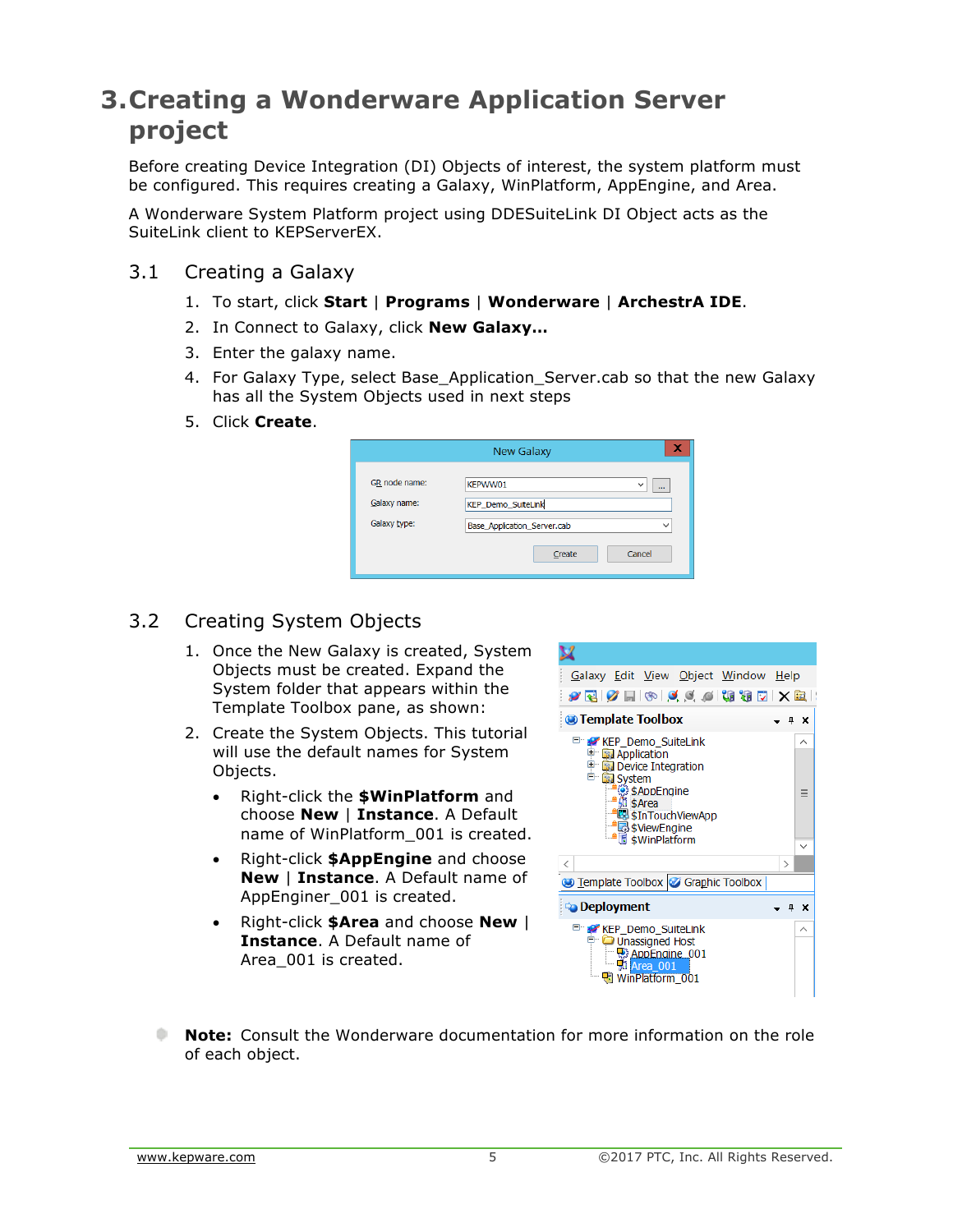#### 3.3 Assigning System Objects

By Drag and Drop, users may now assign the AppEngine 001 to the WinPlatform 001 object and the Area 001 to the AppEngine 001.

Alternatively, users can:

- 1. Right-click AppEngine 001 and click **Assign To…**. From the popup menu, select **WinPlatform\_001**.
- 2. Right-click Area\_001 and click **Assign To…**. From the pop-up menu, select **Engine\_001**.

![](_page_7_Figure_5.jpeg)

**Note:** Consult the Wonderware documentation for more information on the role of each object.

#### 3.4 Creating a Device Integration Object

To create the DDESuiteLink Device Integration (DI) Object, follow these steps:

- 1. Expand the Device Integration folder under the Template Toolbox pane.
- 2. To create the DI objects, right-click **\$DDESuiteLinkClient** and select **New** | **Instance**.
- ۰ **Note**: Default names of DI objects are used in this tutorial.
	- 3. The DDESuiteLinkClient DI object, DDESuiteLinkClient\_001, appears in the Deployment view. Double-click the DDESuiteLinkClient \_001 object under Unassigned Host to access the object properties.
	- 4. Under the General tab, to the right of the Server node field, click Browse (**…**) to locate the domain and available computer nodes.
- **Note:** In Server Node field, users can write the name or IP address of the computer running KEPServerEX. In this tutorial, KEPServerEX is running in the local machine, so this field can be left blank.
	- 5. In the Server name field, write "server runtime" for the KEPServerEX Application name, as configured in section 2.1.

| 圖<br>DDESuiteLinkClient 001 * |                                                                        |       |  |  |  |  |  |  |  |
|-------------------------------|------------------------------------------------------------------------|-------|--|--|--|--|--|--|--|
|                               | General   Topic   Attributes   Scripts   Graphics   Object Information |       |  |  |  |  |  |  |  |
|                               |                                                                        |       |  |  |  |  |  |  |  |
| Server node:                  |                                                                        | ۰.    |  |  |  |  |  |  |  |
| server<br>name:               | server runtime                                                         | - UDI |  |  |  |  |  |  |  |
| Detect connection alarm       |                                                                        |       |  |  |  |  |  |  |  |
| Priority:                     |                                                                        | 55    |  |  |  |  |  |  |  |
| Communication<br>protocol:    | <b>SuiteLink</b><br>$\checkmark$                                       |       |  |  |  |  |  |  |  |

- 6. Click the Topic tab.
- 7. Click **Add** (**+**) in the grid table.
- 8. Enter "Demo" or the name of the alias created in section 2.2.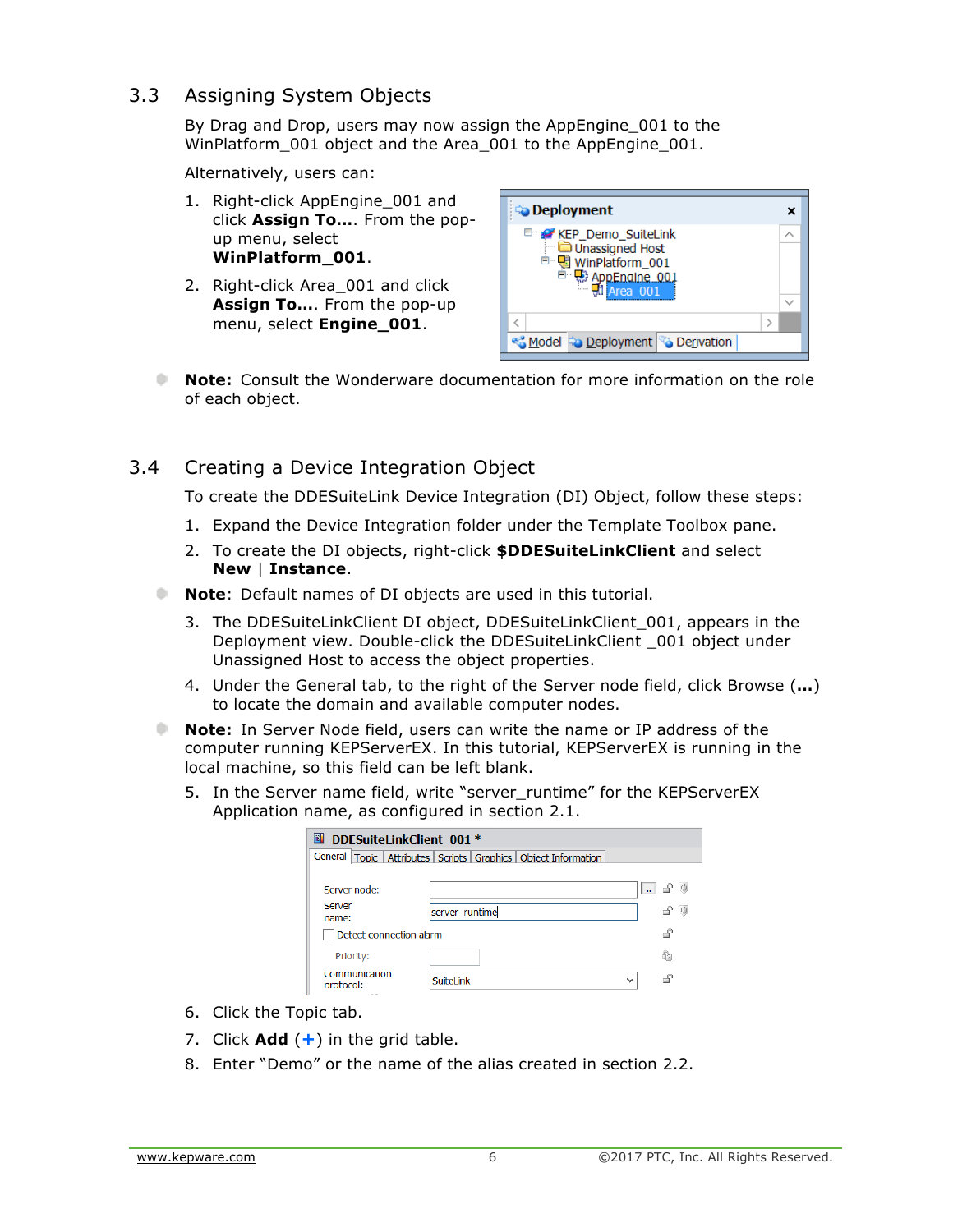- **Note:** The topic is from "Simulation Examples Functions" project file. Multiple topics may be added using the syntax: <*Channelname*>\_<*Device*>\_<*TagGroup*> or aliases.
- **Note:** Users may add tag items to the attributes of a DI Object.
	- 9. Double-click to add Associated attributes for topic.
	- 10. Add an Attribute named "DemoSine1" with Item Reference as "Sine1" (a named tag within KEPServerEX).
	- 11.Click **Save** icon to save the DI object.

**DDESuiteLinkClient 001 \*** General Topic Attributes Scripts Graphics Object Informa Available topics: **Topic** Scan Mode Demo Active Associated attributes for Demo: **Attribute Item Reference** DemoSine1 Sine1

- 3.5 Assigning Device Integration Objects to an Engine
	- 1. In the Deployment View, right-click the DDESuiteLinkClient\_001 icon located on Unassigned Host.
	- 2. Click **Assign To…**.
	- 3. From the pop-up menu, select **AppEngine\_001**.
	- 4. Click **OK** to close.

![](_page_8_Picture_11.jpeg)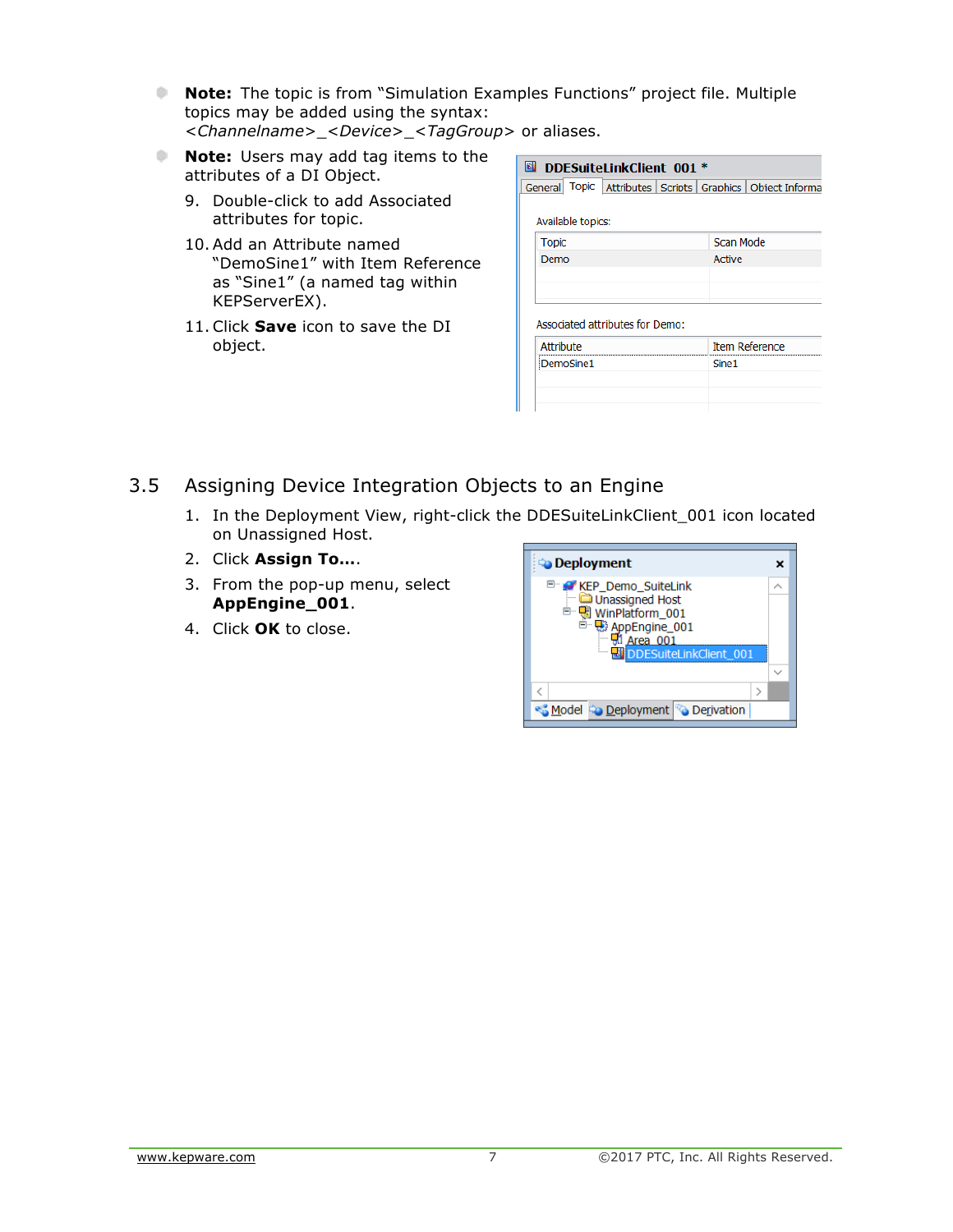#### 3.6 Creating Application Objects

It is necessary to create an application object so that its properties can be bound to attributes in the DI Object.

Follow these steps:

- 1. From the Template Toolbox, open the Application folder and select the **\$AnalogDevice** base template.
- 2. Right-click and select **New** | **Instance**.
- 3. Once the new instance is created, doubleclick it ("AnalogDevice\_001") to open it.

![](_page_9_Picture_6.jpeg)

- 4. Go to I/O tab and locate the PV input source field.
- 5. Click Browse (**…**) next to the PV Input Source field and browse to DDESuiteLink\_001 attributes.
- 6. Select **Demo.DemoSine1.**

| D                                                                                                                                                                                                                                                                                                                                                                                                       |                     |                        | Galaxy Browser - KEP Demo SuiteLink |                                       | $\mathbf x$  |  |  |  |  |  |
|---------------------------------------------------------------------------------------------------------------------------------------------------------------------------------------------------------------------------------------------------------------------------------------------------------------------------------------------------------------------------------------------------------|---------------------|------------------------|-------------------------------------|---------------------------------------|--------------|--|--|--|--|--|
| $\frac{1}{2}$ $\frac{1}{2}$ $\frac{1}{2}$ $\frac{1}{2}$ $\frac{1}{2}$ $\frac{1}{2}$ $\frac{1}{2}$ $\frac{1}{2}$ $\frac{1}{2}$ $\frac{1}{2}$ $\frac{1}{2}$ $\frac{1}{2}$ $\frac{1}{2}$ $\frac{1}{2}$ $\frac{1}{2}$ $\frac{1}{2}$ $\frac{1}{2}$ $\frac{1}{2}$ $\frac{1}{2}$ $\frac{1}{2}$ $\frac{1}{2}$ $\frac{1}{2}$<br>$\mathcal{R}$ Filte Default<br>◡∥<br>$\vee$ $\mathbb{E}$ .<br>KEP_Demo_SuiteLink |                     |                        |                                     |                                       |              |  |  |  |  |  |
| ᅊ<br><b>Instances</b>                                                                                                                                                                                                                                                                                                                                                                                   |                     | DDESuiteLinkClient_001 |                                     |                                       |              |  |  |  |  |  |
| Tagname $\triangle$                                                                                                                                                                                                                                                                                                                                                                                     | Attribute ▲         | Data type              | Category                            | Security                              |              |  |  |  |  |  |
| AnalogDevice_001<br>@ AppEngine_001<br>M Area_001<br>DDESuiteLinkClient_001<br>WinPlatform_001                                                                                                                                                                                                                                                                                                          | Demo.DemoSine1      | NoData                 | SystemInternal_Browsable            | Configure                             |              |  |  |  |  |  |
|                                                                                                                                                                                                                                                                                                                                                                                                         | Show all attributes |                        |                                     | $<$ None $>$<br>Property:             | $\checkmark$ |  |  |  |  |  |
|                                                                                                                                                                                                                                                                                                                                                                                                         |                     |                        |                                     | OK<br>Cancel                          |              |  |  |  |  |  |
| 5 Objects                                                                                                                                                                                                                                                                                                                                                                                               | 1 Attribute         |                        |                                     | DDESuiteLinkClient_001.Demo.DemoSine1 | зł.          |  |  |  |  |  |

7. Click **OK**. This binds the PV attribute in AnalogDevice\_001 to "Demo.DemoSine1".

| • AnalogDevice 001 *                              |  |  |  |                                                                       |  |  |  |  |  |  |  |
|---------------------------------------------------|--|--|--|-----------------------------------------------------------------------|--|--|--|--|--|--|--|
| General I/O                                       |  |  |  | Alarms   History   Control   Attributes   Scripts   Graphics   Object |  |  |  |  |  |  |  |
| PV input source:                                  |  |  |  | DESuiteLinkClient_001.Demo.DemoSine1                                  |  |  |  |  |  |  |  |
| Output destination differs from input source<br>÷ |  |  |  |                                                                       |  |  |  |  |  |  |  |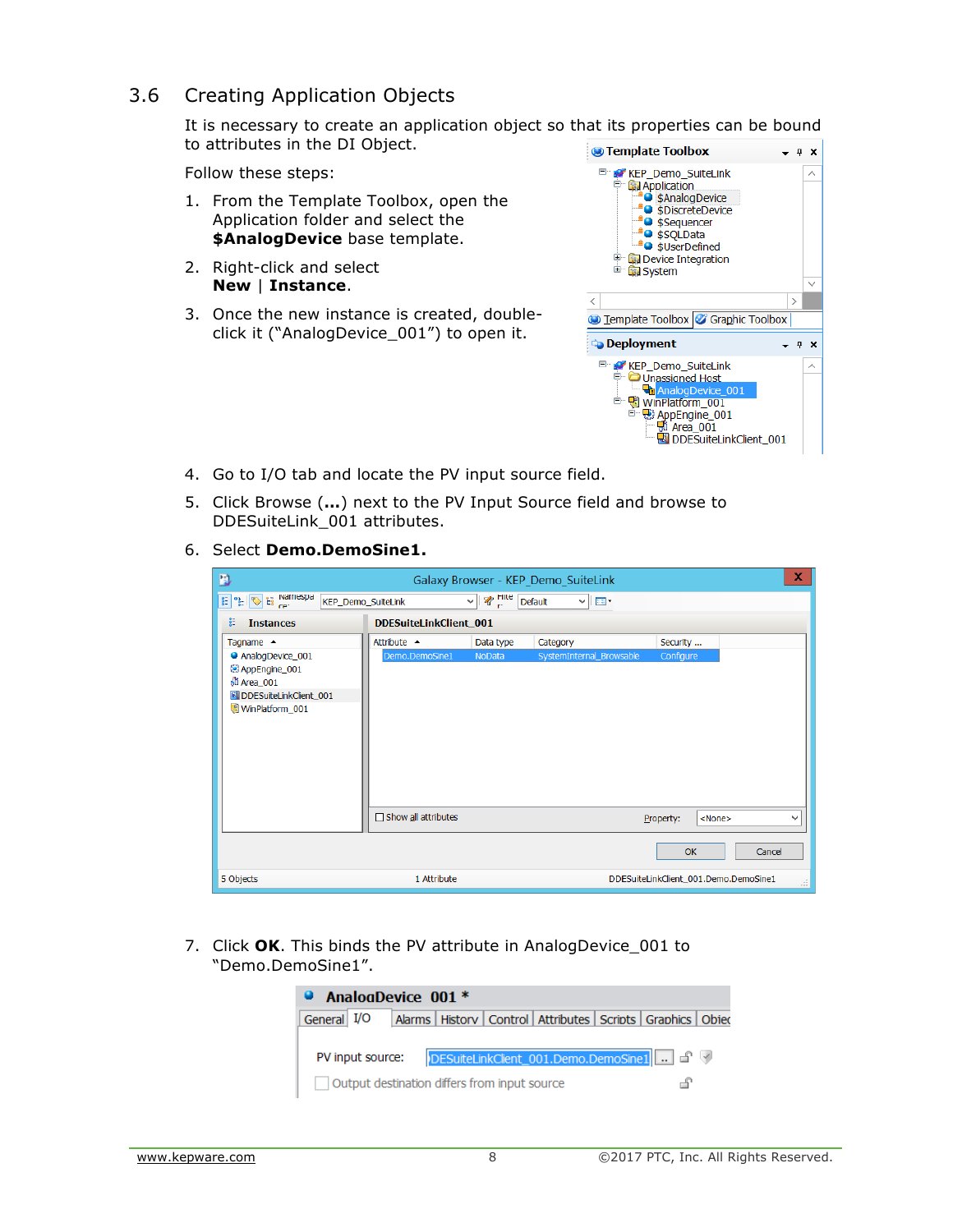## 3.7 Assigning Application Objects to an Area

To deploy any Application Object instance, it must first be assigned to an existing Area. Follow these steps:

- 1. In the Deployment view, right-click the **AnalogDevice\_001** icon located under Unassigned Host.
- 2. Select **Assign To…** from the pop-up menu.
- 3. Select **Area\_001**.

![](_page_10_Picture_5.jpeg)

## **4. Deploying Objects**

To deploy the projects, follow these steps:

- 1. In the Deployment View, locate the **WinPlatform\_001** object.
- 2. Right-click **WinPlatform\_001** and choose **Deploy...**.
- 3. In the Deploy window that appears, verify **Cascade Deploy** is enabled.
- 4. Click **OK**.

![](_page_10_Picture_12.jpeg)